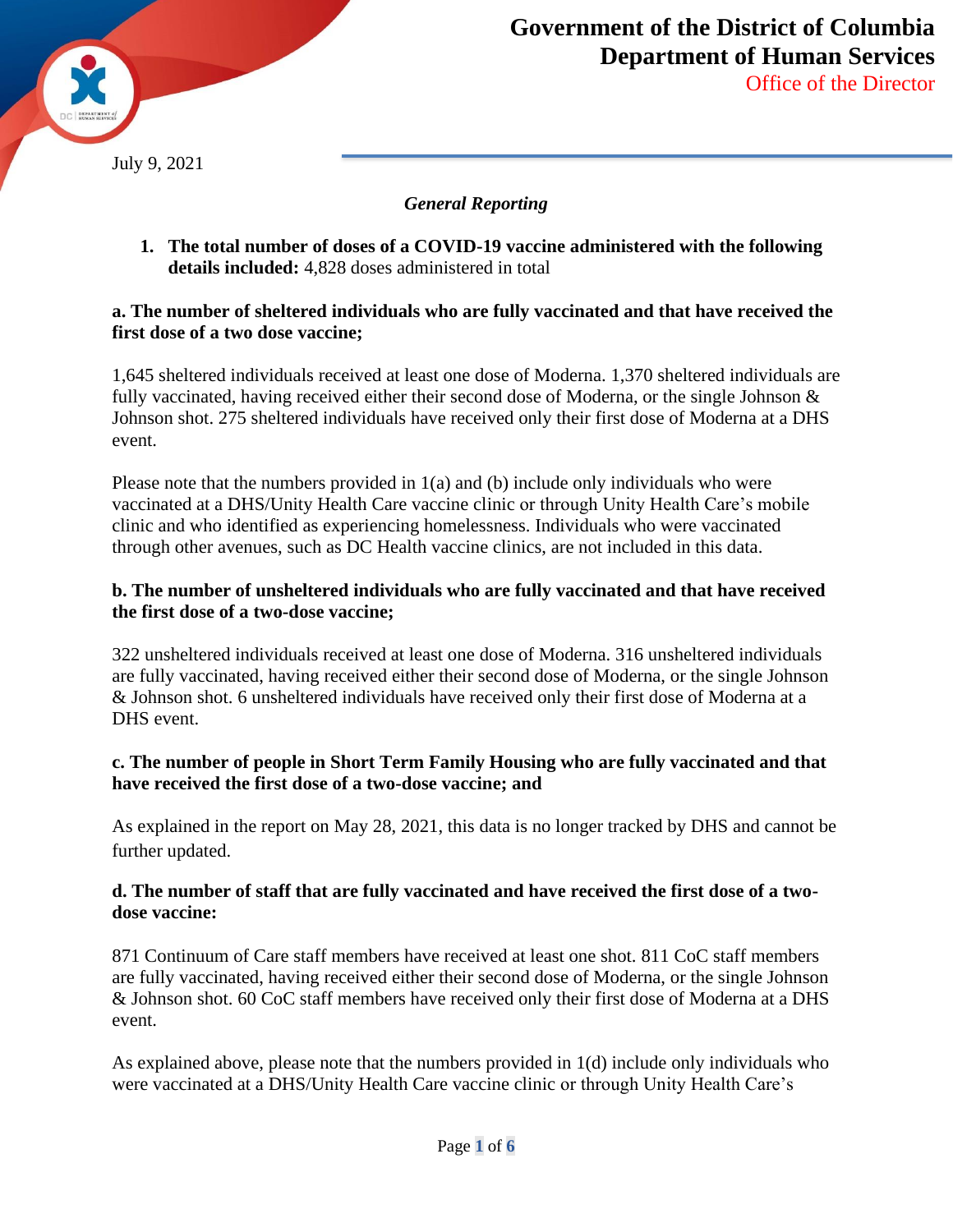mobile clinic. Further, DHS is not tracking vaccinations across the entire agency - only those staff and contractors that work within the CoC.

#### **2. A daily census for the two-week reporting period of individuals in the following: a. PEP-V; and**

## **b. ISAQ.**

|                        | 6/24 | 6/25 | 6/26 | 6/27 | 6/28 | 6/29 | 6/30 |
|------------------------|------|------|------|------|------|------|------|
| <b>Hampton Inn</b>     | 9    |      |      |      |      |      |      |
|                        |      | 8    | 8    | 7    | 7    |      |      |
| <b>Arboretum</b>       | 144  | 145  | 145  | 145  | 144  | 144  | 143  |
|                        |      |      |      |      |      |      |      |
| <b>Holiday Inn</b>     | 218  | 218  | 218  | 218  | 213  | 213  | 211  |
| Fairfield              | 136  | 136  | 136  | 136  | 136  | 136  | 136  |
|                        |      |      |      |      |      |      |      |
| <b>Capitol Skyline</b> | 115  | 115  | 115  | 115  | 115  | 115  | 115  |
|                        |      |      |      |      |      |      |      |

|                        | 7/1 | 7/2 | 7/3 | 7/4 | 7/5 | 7/6 | 7/7 |
|------------------------|-----|-----|-----|-----|-----|-----|-----|
| <b>Hampton Inn</b>     |     |     | 8   | 8   | 8   | 9   | 9   |
| <b>Arboretum</b>       | 141 | 141 | 141 | 141 | 141 | 140 | 140 |
| <b>Holiday Inn</b>     | 210 | 210 | 210 | 210 | 210 | 210 | 208 |
| Fairfield              | 136 | 136 | 136 | 136 | 136 | 136 | 136 |
| <b>Capitol Skyline</b> |     |     | 8   | 8   | 8   | q   | 9   |

## ISAQ PEP-V

**3. A weekly census for the two-week reporting period of individuals (and or families) in Short Term Family Housing facilities, by location.** 

|                 | As of 6/30 | As of 7/7 |
|-----------------|------------|-----------|
| <b>Terrell</b>  | 13         | 11        |
| <b>Brooks</b>   |            | 12        |
| <b>Kennedy</b>  | 11         | 12        |
| <b>Sterling</b> | 17         | 18        |
| Aya             | 13         | 14        |
| <b>Horizon</b>  | 19         | 18        |
| <b>Triumph</b>  | 13         | 14        |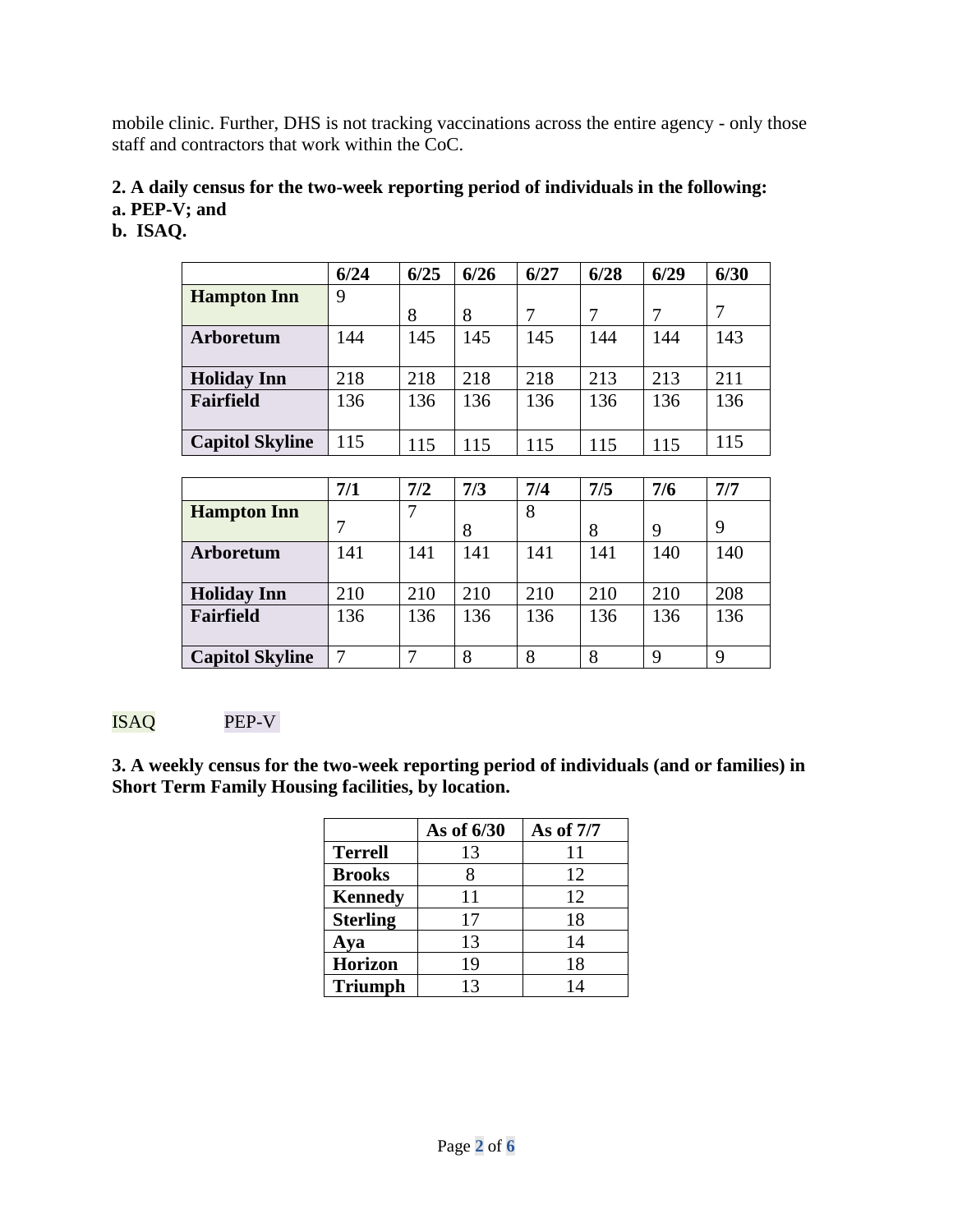**4. A daily census for the two-week reporting period of the number of "turn-aways" from the homeless services shelter system.** 

| 6/24 | 6/25 | 6/26 | 6/27 | 6/28 | 6/29 | 6/30 |
|------|------|------|------|------|------|------|
|      |      |      |      |      |      |      |
|      |      |      |      |      |      |      |

| 7/1 | 7/2 | 7/3 | $\sqrt{7/4}$ | 7/5 | 7/6 | 7/7 |
|-----|-----|-----|--------------|-----|-----|-----|
|     |     |     |              |     |     |     |
|     |     |     |              |     |     |     |

The above numbers represent individuals only. DHS does not turn away families due to capacity limitations.

#### *STAY DC Reporting*

Unless otherwise indicated, all data is current as of July 7, 2021.

**5. The total number of applications, identified as being initiated by tenants or housing providers, at different points in the application process including:** 

**a. Draft;** 

- **b. Application Submitted;**
- **c. Application Pending Match (from tenant or housing provider);**
- **d. Application Under Review;**
- **e. Funding Decision Made; and**
- **f. Award paid and award denied.**

|    | (a)   | $\mathbf{(b)}$ | (c) | (d)         | (e) | (f) Paid                                                               | (f) Denied  |
|----|-------|----------------|-----|-------------|-----|------------------------------------------------------------------------|-------------|
|    |       |                |     |             |     | <b>Tenant</b>   18,573   15,725   3,045   7,443   6,553   \$34,216,448 | $\vert$ \$0 |
| HP | 7,976 | $12,345$ 3,193 |     | 4,094 5,204 |     |                                                                        |             |

Notes:

 $\overline{1}$ 

 $\overline{\phantom{0}}$ 

- The counts in the table above are not mutually exclusive. An application counted in the App Submitted column is also counted in one of the following columns: App Pending Match, App Under Review, or Funding Decision Made
- The Draft column includes all applications in the Draft stage
- The App Submitted column includes all application stages except Draft, Application Cancelled, and Application Rejected
- The App Pending Match column includes applications in the Awaiting Application Match stage
- The App Under Review column includes applications in Application Review and QA/QC Review stages
- The Funding Decision Made column includes applications in Funding Decision and Payment stages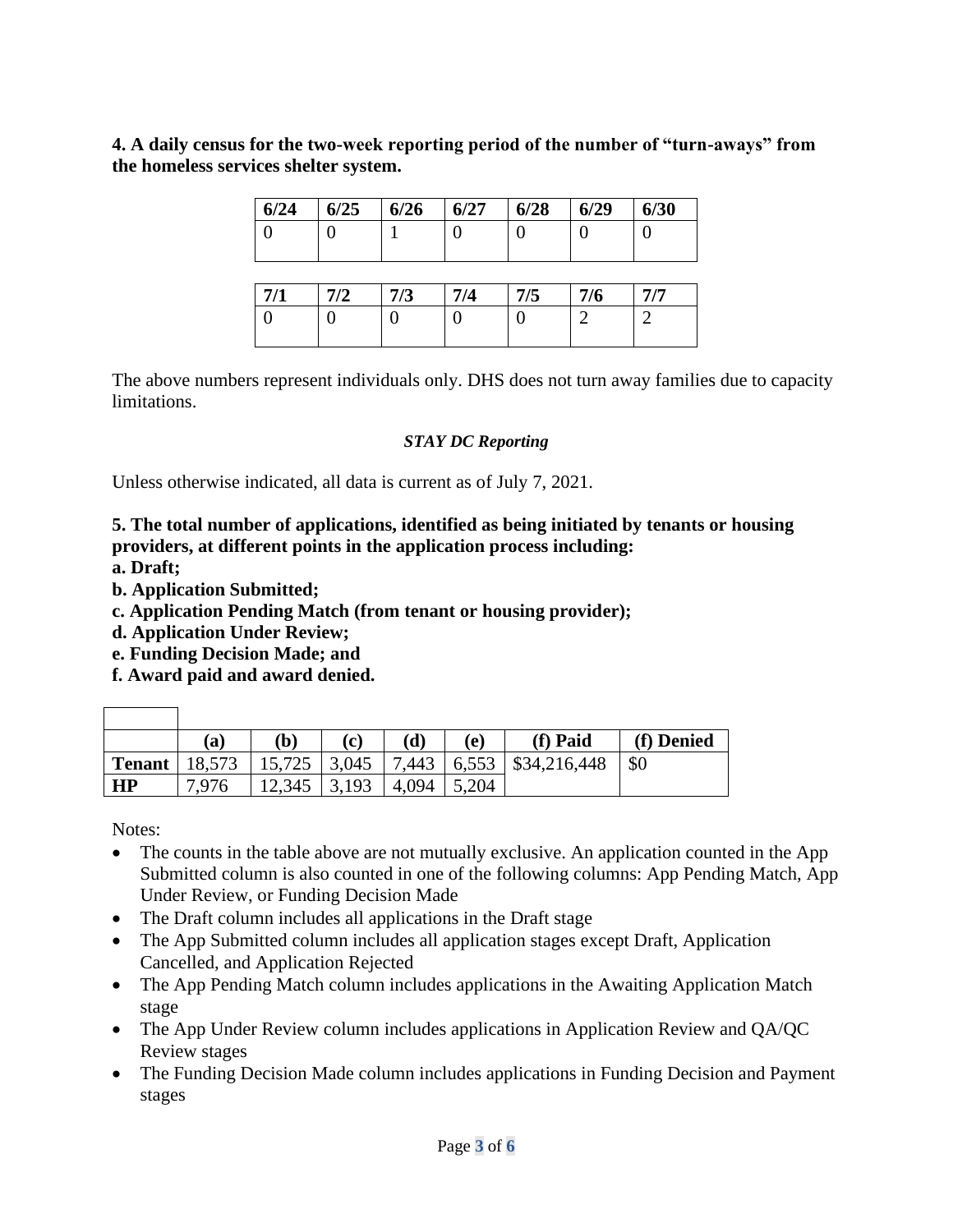• The Award Denied is the number of applications that have a rejected Funding Decision

## **6. The total number of applications, identified as being initiated by tenants or housing providers, broken down by Ward.**

| <b>Applications by Ward</b> |      |     |     |       |             |       |                |       |     |
|-----------------------------|------|-----|-----|-------|-------------|-------|----------------|-------|-----|
|                             |      |     |     |       |             |       | <b>Unknown</b> |       |     |
| <b>Tenant</b>               | .358 | 591 | 464 | 1,450 | ,943        | 707   | 3,152          | 4,576 | 474 |
| HP                          | .091 | 513 | 469 | ,105  | 379<br>1.JI | 1,282 | 2,466          | 3,220 | 794 |

Notes:

- This table includes all applications submitted life to date for applications in all stages except Draft and Application Cancelled
- The ward is based on the tenant residence
- Applications where the applicant skipped the USPS validation are counted in the Unknown category

# **7. Total amount of funds requested broken down as follows:**

**a. Use of the funds (e.g. back rent, future rent, other costs, and utilities); and**

# **b. Recipient of funds (i.e. tenant or housing provider).**

We only collect information for Rent and Utilities, as reflected below.

| <b>Requested Funds by Type</b> |              |             |  |  |
|--------------------------------|--------------|-------------|--|--|
| <b>Utilities</b><br>Rent       |              |             |  |  |
| <b>Tenant</b>                  | \$76,429,814 | \$9,319,592 |  |  |
| НP                             | \$93,228,271 | N/A         |  |  |

Note: Table above includes requested funds for applications in all stages except Draft and Application Cancelled. This will include requested funds associated with applications that have been paid.

**8. Total amount of funds awarded broken down as follows:**

**a. Use of the funds (e.g. back rent, future rent, other costs, and utilities); and** 

# **b. Recipient of funds (i.e. tenant or housing provider).**

| <b>Awarded Funds by Type</b> |              |             |  |  |  |
|------------------------------|--------------|-------------|--|--|--|
| <b>Utilities</b><br>Rent     |              |             |  |  |  |
| <b>Tenant</b>                | \$400,765    | \$1,509,465 |  |  |  |
| HP                           | \$33,815,683 | N/A         |  |  |  |

Note: Table above includes funds paid, sent for payment, and pending payment.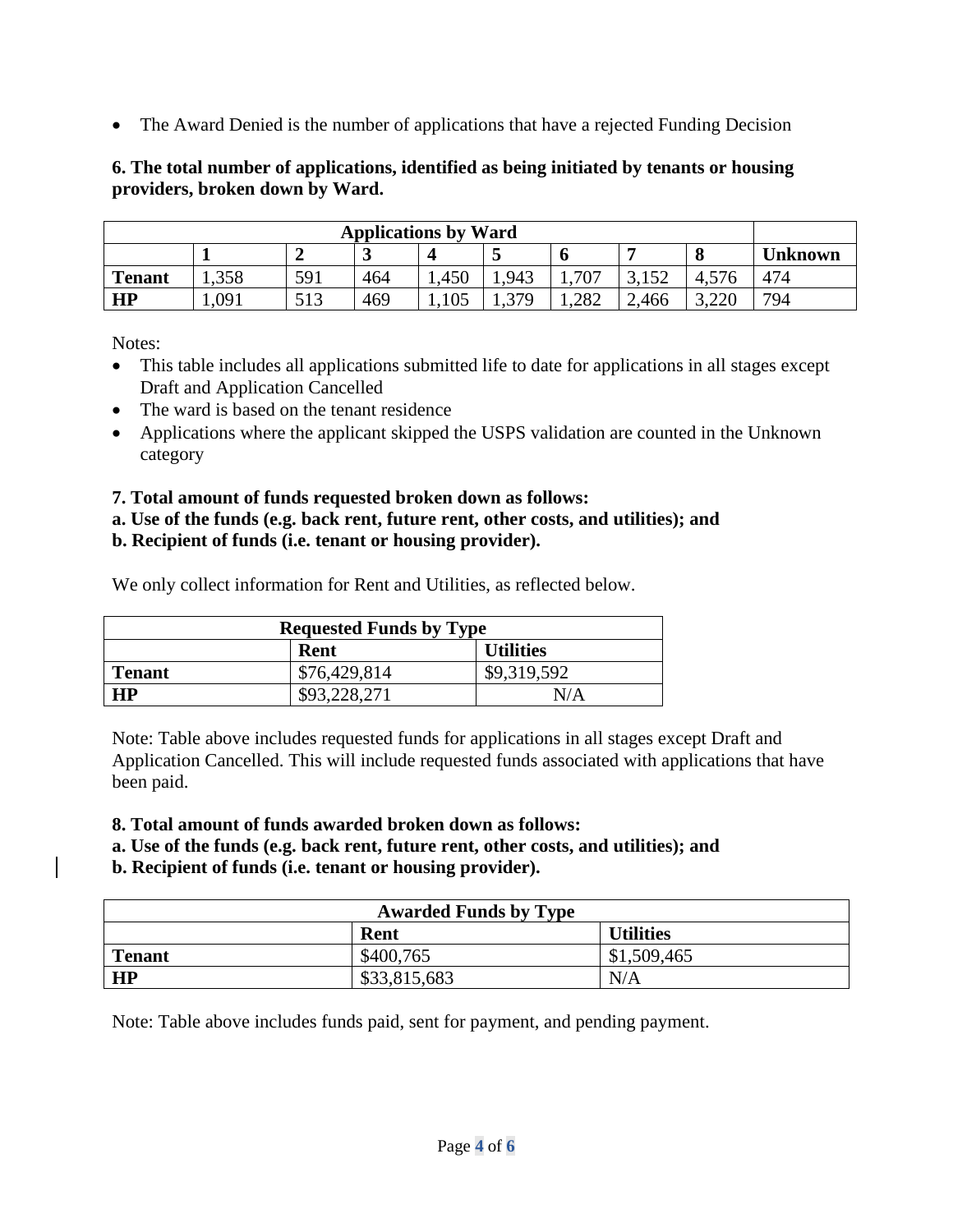**9. The average amount of funds awarded for each use (e.g. back rent, future rent, other costs, and utilities).**

| <b>Average Awarded Funds by Type</b> |         |  |  |  |
|--------------------------------------|---------|--|--|--|
| <b>Type</b>                          | Average |  |  |  |
| Rent                                 | \$7,376 |  |  |  |
| Gas                                  | \$672   |  |  |  |
| Water                                | \$908   |  |  |  |
| Electricity                          | \$812   |  |  |  |

Note: Average shown in table above is calculated based on funds paid, sent for payment, and pending.

# **10. Total number of applications denied to date, broken down by reason for denial.**

| <b>Housing Provider Family</b>                   | 1     |
|--------------------------------------------------|-------|
| Income Exceeds 80% AMI                           | 64    |
| Missing Documentation - Proof of Income          | 1136  |
| Missing Documentation – Utility                  | 6     |
| Missing Information - Household Members          | 33    |
| Missing Information - Housing Provider           | 114   |
| Multiple Applications Per Unit                   | 54    |
| Other                                            | 38    |
| Missing Documentation - Lease Agreement          | 302   |
| Ineligible Time Period Request                   | 39    |
| <b>Missing Documentation - Utility</b>           | 2     |
| <b>Insufficient Documentation - COVID Impact</b> | 3     |
| <b>Grand Total</b>                               | 1,794 |